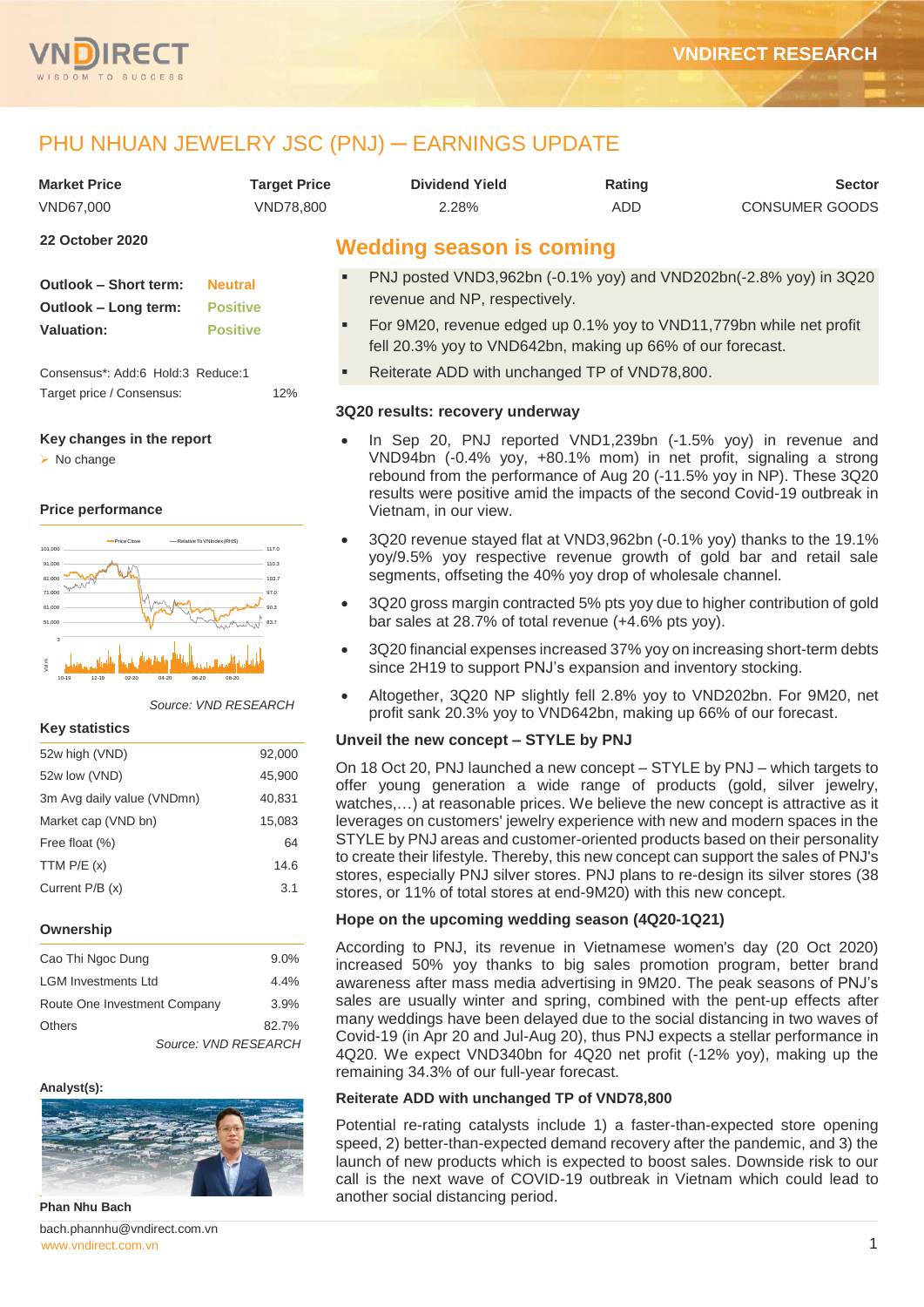#### **Figure 1: 9M20's results comparison (Unit: VNDbn)**

|                                                                              | 3Q20   | 3Q19   | % yoy                                  | 9M20    | 9M19          | % yoy        | 9M20 vs<br>2020F<br><b>VND's</b><br>forecast | <b>Comments</b>                                                                                                                                                                                                                 |
|------------------------------------------------------------------------------|--------|--------|----------------------------------------|---------|---------------|--------------|----------------------------------------------|---------------------------------------------------------------------------------------------------------------------------------------------------------------------------------------------------------------------------------|
| Revenue                                                                      | 3962.2 | 3966.3 | $-0.1%$                                | 11779.1 | 11770.2       | 0.1%         | 68.4%                                        | Below expectations due to the 2nd wave of Covid-19 in Danang,<br>lead to a social distancing period in this regions.                                                                                                            |
| COGS                                                                         | 3188.0 | 3181.0 | 0.2%                                   | 9410.7  | 9241.2        | 1.8%         | 66.6%                                        |                                                                                                                                                                                                                                 |
| Gross profit                                                                 | 734.3  | 753.1  | $-2.5%$                                | 2257.4  | 2438.1        | $-7.4%$      | 73.1%                                        | Inline with our forecast thanks to a higher GPM (19.2%) vs our<br>expectation of 18% for 2020F                                                                                                                                  |
| GPM                                                                          | 18.5%  | 19.0%  | $-0.5%$ pts                            | 19.2%   | 20.7%         | $-1.6%$ pts  |                                              |                                                                                                                                                                                                                                 |
| Net financial<br>expense                                                     | 42.3   | 30.8   | 37.1%                                  | 128.8   | 76.3          | 68.8%        | 148.5%                                       | Higher than our forecast due to PNJ's expansion and stocking<br>inventory plan since 2H19, lead to the increase in PNJ's short-term<br>debt to a high level, which the debts as at 30 Jun 2020 jumped<br>82% yoy to VND2,647bn. |
| Selling expense                                                              | 318.8  | 340.8  | $-6.5%$                                | 976.1   | 994.9         | $-1.9%$      | 70.3%                                        |                                                                                                                                                                                                                                 |
| %Revenue                                                                     | 8.0%   | 8.6%   | $-0.5%$ pts                            | 8.3%    | 8.5%          | $-0.2%$ pts  |                                              |                                                                                                                                                                                                                                 |
| G&A expense                                                                  | 113.0  | 113.7  | $-0.6%$                                | 337.5   | 345.5         | $-2.3%$      | 86.1%                                        |                                                                                                                                                                                                                                 |
| %Revenue                                                                     | 2.9%   | 2.9%   | 0.0% pts                               | 2.9%    | 2.9%          | $-0.1\%$ pts |                                              |                                                                                                                                                                                                                                 |
| SG&A expense                                                                 | 431.8  | 454.5  | $-5.0%$                                | 1313.6  | 1340.4        | $-2.0%$      |                                              | 73.8% Inline with our forecast                                                                                                                                                                                                  |
| SG&A<br>%Revenue                                                             | 10.9%  | 11.5%  | -0.6% pts                              | 11.2%   | 11.4%         | $-0.2\%$ pts |                                              |                                                                                                                                                                                                                                 |
| Operating profit                                                             | 260.3  | 267.7  | $-2.8%$                                | 815.0   | 1021.4        | $-20.2%$     |                                              |                                                                                                                                                                                                                                 |
| EBT                                                                          | 256.1  | 268.0  | $-4.5%$                                | 810.5   | 1021.3        | $-20.6%$     |                                              |                                                                                                                                                                                                                                 |
| Net profit                                                                   | 202.1  | 208.0  | $-2.8%$                                | 642.0   | 805.9         | $-20.3%$     |                                              | Below expectations but we believe the peak seaon of PNJ's sales<br>65.7% will be 4Q20 which may boost to PNJ's net profit in 4Q20 to finish<br>our 2020F forecast<br>Sources: VND RESEARCH, COMPANY REPORTS                     |
| igure 2: PNJ's performance in 2020 (monthly)<br>2000<br>1668<br>1500<br>1000 |        | 1978   | 1356                                   |         | 501           | 1019         | 1227                                         | 200<br>1307<br>150<br>1238<br>1239<br>100                                                                                                                                                                                       |
| VNDbn<br>500                                                                 |        |        |                                        |         |               |              |                                              | VNDbn<br>50                                                                                                                                                                                                                     |
| $\pmb{0}$<br>$Jan-20$                                                        |        | Feb-20 | Mar-20                                 |         | Apr-20        | May-20       | <b>Jun-20</b>                                | 0<br><b>Jul-20</b><br>Aug-20<br>Sep-20                                                                                                                                                                                          |
| $-500$                                                                       |        |        |                                        |         |               |              |                                              | $-50$                                                                                                                                                                                                                           |
| $-1000$                                                                      |        |        |                                        |         |               |              |                                              | $-100$                                                                                                                                                                                                                          |
|                                                                              |        |        |                                        |         | Revenue (LHS) |              | Net profit (RHS)                             |                                                                                                                                                                                                                                 |
|                                                                              |        |        |                                        |         |               |              |                                              | Sources: VND RESEARCH, COMPANY REPORTS                                                                                                                                                                                          |
| igure 3: Space of PNJ's new concept - STYLE by PNJ                           |        |        |                                        |         |               |              |                                              | Figure 4: Space of PNJ's new concept - STYLE by PNJ                                                                                                                                                                             |
|                                                                              |        |        |                                        |         |               |              | <b>STYLE</b><br><b>ACTIVE</b>                | EDGY<br><b>SEXY</b>                                                                                                                                                                                                             |
|                                                                              |        |        | Sources: VND RESEARCH, COMPANY REPORTS |         |               |              |                                              | Sources: VND RESEARCH, COMPANY REPORTS                                                                                                                                                                                          |







**Figure 3: Space of PNJ's new concept – STYLE by PNJ Figure 4: Space of PNJ's new concept – STYLE by PNJ**

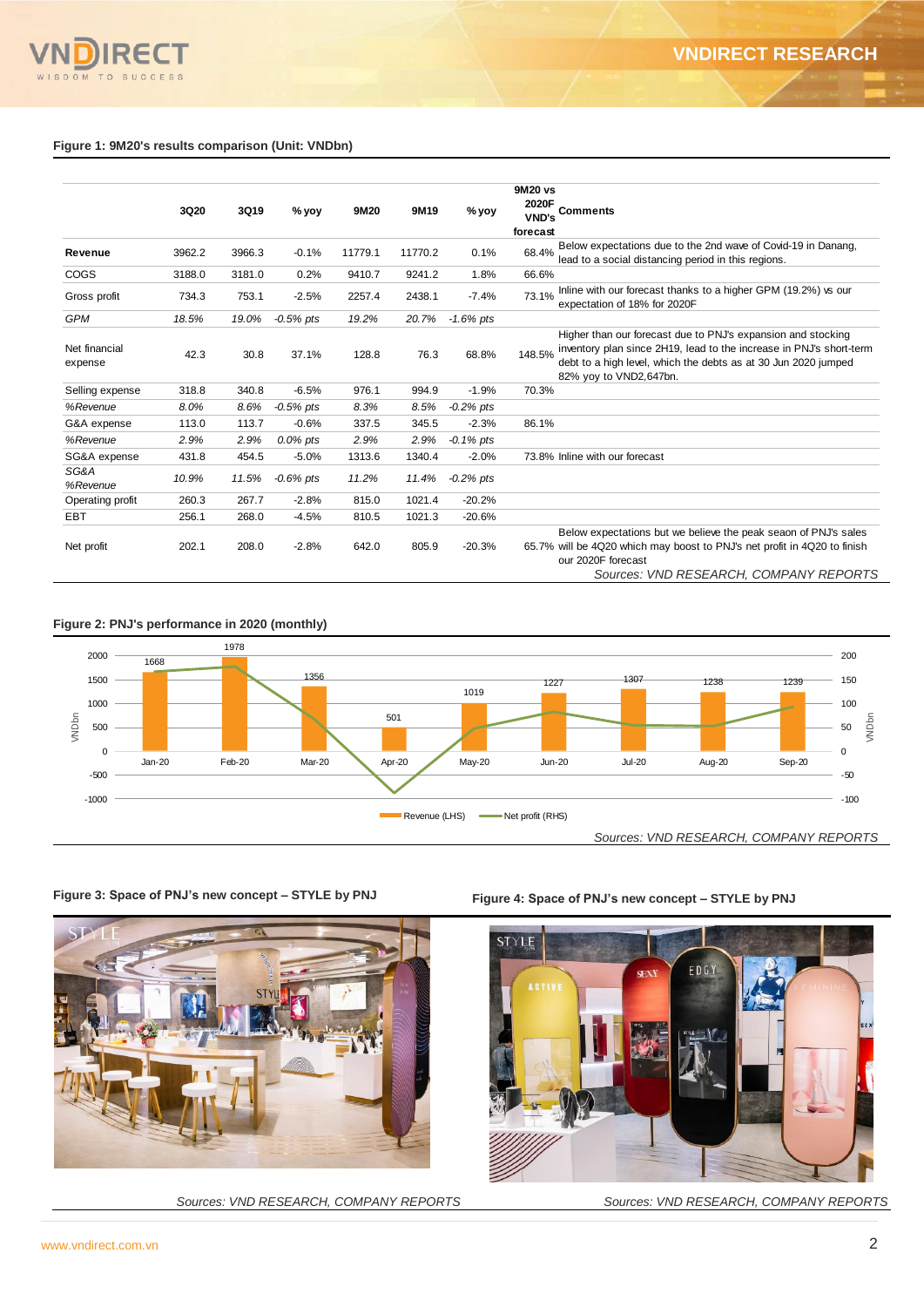

#### **Figure 5: Peer Comparison**

|                                                                                                                                               | Bloomberg |            | Share<br>Price  | Target<br>Price | Market                 |      | P/E(x)      |      | 3-year<br><b>EPS</b> |     | P/BV(x) |       |            | <b>ROE (%)</b> |       |       | <b>ROA (%)</b>                        |              |
|-----------------------------------------------------------------------------------------------------------------------------------------------|-----------|------------|-----------------|-----------------|------------------------|------|-------------|------|----------------------|-----|---------|-------|------------|----------------|-------|-------|---------------------------------------|--------------|
| Company                                                                                                                                       | Ticker    | Recom.     | (local<br>curr) | curr)           | (local Cap (US\$<br>m) | TTM  | FY20F FY21F |      | <b>CAGR</b><br>(%)   | TTM | FY20F   | FY21F | <b>TTM</b> | FY20F          | FY21F | TТM   | FY20F                                 | <b>FY21F</b> |
| Jewelry retailers                                                                                                                             |           |            |                 |                 |                        |      |             |      |                      |     |         |       |            |                |       |       |                                       |              |
| Phu Nhuan Jewelry JSC                                                                                                                         | PNJ VN    | <b>ADD</b> | 67.000          | 78,800          | 651                    | 14.6 | 17.         | 14.6 | 32.0%                | 3.1 | 3.0     | 2.8   | 22.8%      | 20.0%          | 22.0% | 13.1% | 10.9%                                 | 12.4%        |
| Tiffany & Co                                                                                                                                  | TIF US    | na         | na              | na              | 14.904                 | 50.3 | 50.2        | 29.5 | 12.5%                | 4.7 | 4.2     | 4.0   | 7.7%       | 7.4%           | 14.2% | 3.7%  | 3.9%                                  | 7.9%         |
| Chow Tai Fook Jewellery Group Ltd                                                                                                             | 1929 HK   | na         | 10.30           | na              | 13.290                 | 35.5 | 24.7        | 19.5 | 3.0%                 | 3.9 | 3.8     | 3.6   | 10.2%      | 15.9%          | 19.1% | 4.6%  | 7.1%                                  | 8.8%         |
| Chow Sang Sang Holdings Ltd                                                                                                                   | 116 HK    | na         | 8.46            | na              | 739                    | 23.9 | 10.9        | 6.3  | $-1.0%$              | 0.5 | 0.5     | 0.5   | 2.2%       | 4.8%           | 8.0%  | 1.5%  | 3.1%                                  | 5.5%         |
| Average - Jewelry retailers                                                                                                                   |           |            |                 |                 | 9.645                  | 36.6 | 28.4        | 18.4 | 4.8%                 | 3.0 | 2.8     | 2.7   | 6.7%       | 9.4%           | 13.8% | 3.3%  | 4.7%                                  | 7.4%         |
| All prices are based on the closing prices on 21 Oct 2020. All estimates for Non-rated (NR) stocks are based on Bloomberg consensus estimates |           |            |                 |                 |                        |      |             |      |                      |     |         |       |            |                |       |       |                                       |              |
|                                                                                                                                               |           |            |                 |                 |                        |      |             |      |                      |     |         |       |            |                |       |       | Sources: BLOOMBERG, VNDIRECT RESEARCH |              |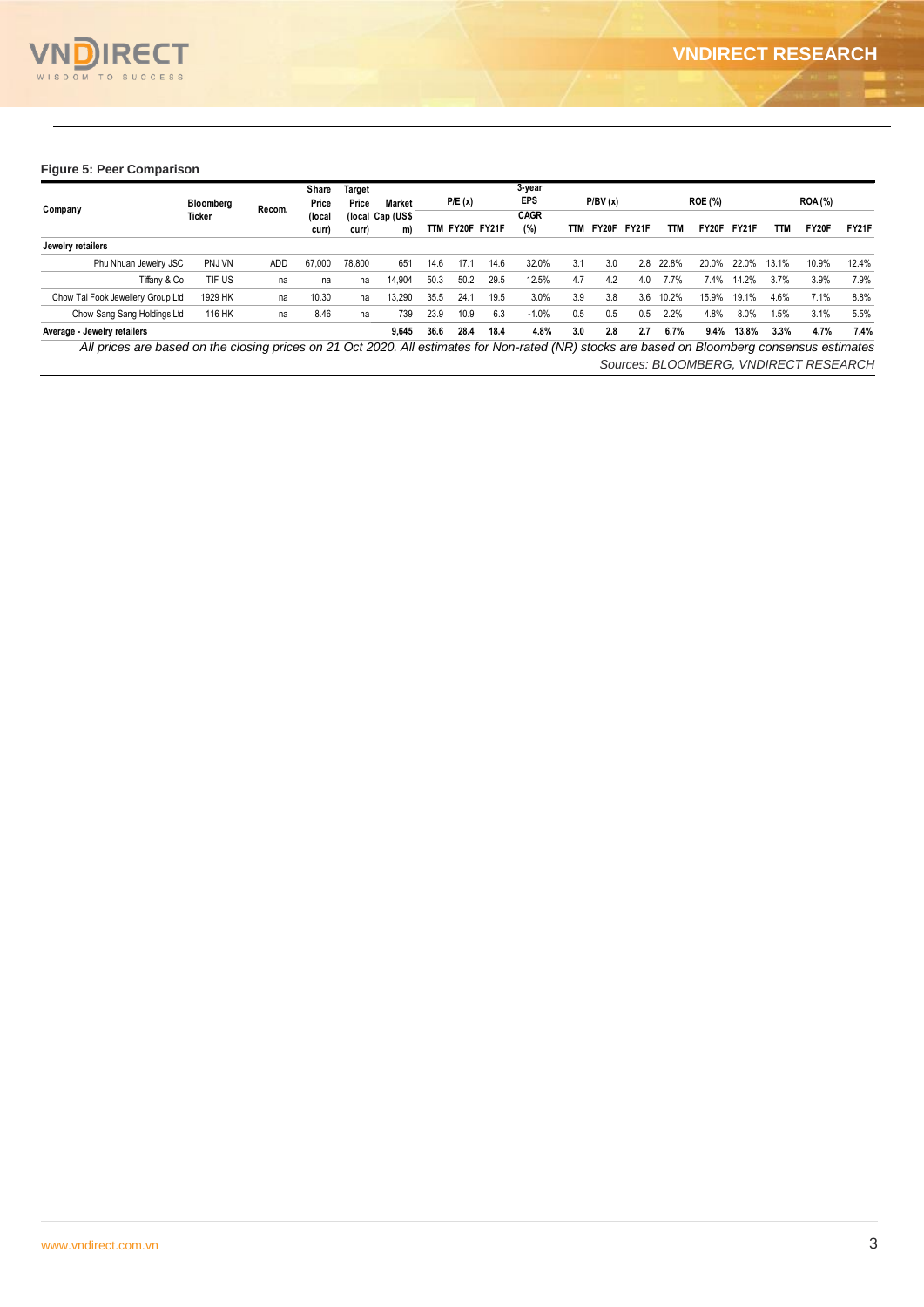# $T<sub>O</sub>$

## **VNDIRECT RESEARCH**

#### **Valuation**



#### **Income statement**

| 17,001<br>17,215<br>Net revenue<br>Cost of sales<br>(13, 540)<br>(14, 126)<br>(479)<br>(392)<br>Gen & admin expenses<br>(1, 363)<br>(1, 388)<br>Selling expenses<br>1,619<br><b>Operating profit</b><br>1,309<br><b>Operating EBITDA</b><br>1,675<br>1,365<br>Depreciation and amortisation<br>(56)<br>(56)<br>1,619<br>1,309<br><b>Operating EBIT</b><br>$\overline{2}$<br>Interest income<br>8<br>(119)<br>Financial expense<br>(95)<br>Net other income<br>1<br>0<br>Income from associates & JVs<br>$\Omega$<br>$\Omega$<br>1,503<br>1,222<br>Pre-tax profit<br>(312)<br>(244)<br>Tax expense<br>Minority interest<br>$\Omega$<br>$\Omega$<br>1,191<br>978<br>Net profit<br>1,191<br>Adj. net profit to ordinary<br>978<br>Ordinary dividends<br>(344)<br>(406) | (VNDbn)                  | 12-19A | 12-20E | 12-21E    |
|---------------------------------------------------------------------------------------------------------------------------------------------------------------------------------------------------------------------------------------------------------------------------------------------------------------------------------------------------------------------------------------------------------------------------------------------------------------------------------------------------------------------------------------------------------------------------------------------------------------------------------------------------------------------------------------------------------------------------------------------------------------------|--------------------------|--------|--------|-----------|
|                                                                                                                                                                                                                                                                                                                                                                                                                                                                                                                                                                                                                                                                                                                                                                     |                          |        |        | 19,208    |
|                                                                                                                                                                                                                                                                                                                                                                                                                                                                                                                                                                                                                                                                                                                                                                     |                          |        |        | (15, 728) |
|                                                                                                                                                                                                                                                                                                                                                                                                                                                                                                                                                                                                                                                                                                                                                                     |                          |        |        | (403)     |
|                                                                                                                                                                                                                                                                                                                                                                                                                                                                                                                                                                                                                                                                                                                                                                     |                          |        |        | (1, 427)  |
|                                                                                                                                                                                                                                                                                                                                                                                                                                                                                                                                                                                                                                                                                                                                                                     |                          |        |        | 1,650     |
|                                                                                                                                                                                                                                                                                                                                                                                                                                                                                                                                                                                                                                                                                                                                                                     |                          |        |        | 1,711     |
|                                                                                                                                                                                                                                                                                                                                                                                                                                                                                                                                                                                                                                                                                                                                                                     |                          |        |        | (61)      |
|                                                                                                                                                                                                                                                                                                                                                                                                                                                                                                                                                                                                                                                                                                                                                                     |                          |        |        | 1,650     |
|                                                                                                                                                                                                                                                                                                                                                                                                                                                                                                                                                                                                                                                                                                                                                                     |                          |        |        | 9         |
|                                                                                                                                                                                                                                                                                                                                                                                                                                                                                                                                                                                                                                                                                                                                                                     |                          |        |        | (85)      |
|                                                                                                                                                                                                                                                                                                                                                                                                                                                                                                                                                                                                                                                                                                                                                                     |                          |        |        | (1)       |
|                                                                                                                                                                                                                                                                                                                                                                                                                                                                                                                                                                                                                                                                                                                                                                     |                          |        |        | 0         |
|                                                                                                                                                                                                                                                                                                                                                                                                                                                                                                                                                                                                                                                                                                                                                                     |                          |        |        | 1,573     |
|                                                                                                                                                                                                                                                                                                                                                                                                                                                                                                                                                                                                                                                                                                                                                                     |                          |        |        | (315)     |
|                                                                                                                                                                                                                                                                                                                                                                                                                                                                                                                                                                                                                                                                                                                                                                     |                          |        |        | O         |
|                                                                                                                                                                                                                                                                                                                                                                                                                                                                                                                                                                                                                                                                                                                                                                     |                          |        |        | 1,258     |
|                                                                                                                                                                                                                                                                                                                                                                                                                                                                                                                                                                                                                                                                                                                                                                     |                          |        |        | 1,258     |
|                                                                                                                                                                                                                                                                                                                                                                                                                                                                                                                                                                                                                                                                                                                                                                     |                          |        |        | (406)     |
|                                                                                                                                                                                                                                                                                                                                                                                                                                                                                                                                                                                                                                                                                                                                                                     | <b>Retained earnings</b> | 847    | 572    | 852       |

#### **Balance sheet**

| (VNDbn)                               | 12-19A   | 12-20E   | 12-21E   |
|---------------------------------------|----------|----------|----------|
| Cash and equivalents                  | 95       | 974      | 751      |
| Short term investments                | 0        | $\Omega$ | $\Omega$ |
| Accounts receivables                  | 138      | 163      | 184      |
| Inventories                           | 7,019    | 6,052    | 6,588    |
| Other current assets                  | 78       | 139      | 118      |
| <b>Total current assets</b>           | 7,330    | 7,328    | 7,641    |
| <b>Fixed assets</b>                   | 923      | 989      | 1,192    |
| Total investments                     | $\Omega$ | $\Omega$ | $\Omega$ |
| Other long-term assets                | 346      | 344      | 352      |
| <b>Total assets</b>                   | 8,599    | 8,661    | 9,185    |
| Short-term debt                       | 2,611    | 1,722    | 1,537    |
| Accounts payable                      | 688      | 467      | 579      |
| Other current liabilities             | 719      | 1,316    | 1,063    |
| <b>Total current liabilities</b>      | 4,018    | 3,505    | 3,179    |
| Total long-term debt                  | 4        | 4        | 4        |
| Other liabilities                     | 3        | 6        | 2        |
| Share capital                         | 2,253    | 2,253    | 2,253    |
| Retained earnings reserve             | 1,042    | 1,670    | 2,450    |
| <b>Shareholders' equity</b>           | 4,574    | 5,146    | 6,000    |
| Minority interest                     | $\Omega$ | $\Omega$ | $\Omega$ |
| <b>Total liabilities &amp; equity</b> | 8.599    | 8,661    | 9,185    |



#### **Cash flow statement**

| (VNDbn)                                     | 12-19A  | 12-20E   | 12-21E |
|---------------------------------------------|---------|----------|--------|
| Pretax profit                               | 1,503   | 1,222    | 1,573  |
| Depreciation & amortisation                 | 56      | 56       | 61     |
| Tax paid                                    | (291)   | (244)    | (315)  |
| Other adjustments                           | (186)   | (94)     | 46     |
| Change in working capital                   | (1,757) | 1,265    | (671)  |
| Cash flow from operations                   | (675)   | 2,205    | 694    |
| Capex                                       | (208)   | (121)    | (267)  |
| Proceeds from assets sales                  |         |          |        |
| Others                                      | 1       | $\Omega$ | Ω      |
| Other non-current assets changes            | 0       | 88       | (36)   |
| Cash flow from investing activities         | (206)   | (32)     | (302)  |
| New share issuance                          | 69      | O        | Ω      |
| Shares buyback                              | (2)     | $\Omega$ | O      |
| Net borrowings                              | 1,048   | (889)    | (185)  |
| Other financing cash flow                   | (2)     | 0        | O      |
| Dividends paid                              | (344)   | (406)    | (406)  |
| Cash flow from financing activities         | 769     | (1, 295) | (591)  |
| Cash and equivalents at beginning of period | 207     | 95       | 974    |
| Total cash generated                        | (112)   | 878      | (199)  |
| Cash and equivalents at the end of period   | 95      | 973      | 775    |

#### **Key ratios**

|                         | 12-19A         | 12-20E     | 12-21E |
|-------------------------|----------------|------------|--------|
| <b>Dupont</b>           |                |            |        |
| Net profit margin       | 7.0%           | 5.7%       | 6.5%   |
| Asset turnover          | 2.28           | 1.99       | 2.15   |
| <b>ROAA</b>             | 16.0%          | 11.3%      | 14.1%  |
| Avg assets/avg equity   | 1.79           | 1.78       | 1.60   |
| <b>ROAE</b>             | 28.6%          | 20.1%      | 22.6%  |
| Efficiency              |                |            |        |
| Days account receivable | 1.0            | 1.4        | 1.3    |
| Days inventory          | 189.2          | 156.8      | 152.9  |
| Days creditor           | 18.5           | 12.1       | 13.4   |
| Fixed asset turnover    | 20.71          | 18.01      | 17.61  |
| <b>ROIC</b>             | 16.6%          | 14.2%      | 16.7%  |
| Liquidity               |                |            |        |
| Current ratio           | 1.8            | 2.1        | 2.4    |
| Quick ratio             | 0.1            | 0.4        | 0.3    |
| Cash ratio              | $\overline{a}$ | 0.3        | 0.2    |
| Cash cycle              | 171.7          | 146.1      | 140.8  |
| Growth rate (yoy)       |                |            |        |
| Revenue growth          | 16.7%          | 1.3%       | 11.6%  |
| Operating profit growth | 28.3%          | $(19.1\%)$ | 26.1%  |
| Net profit growth       | 24.1%          | $(17.9\%)$ | 28.6%  |
| EPS growth              | 24.1%          | (18.8%)    | 28.6%  |

*Source: VND RESEARCH*